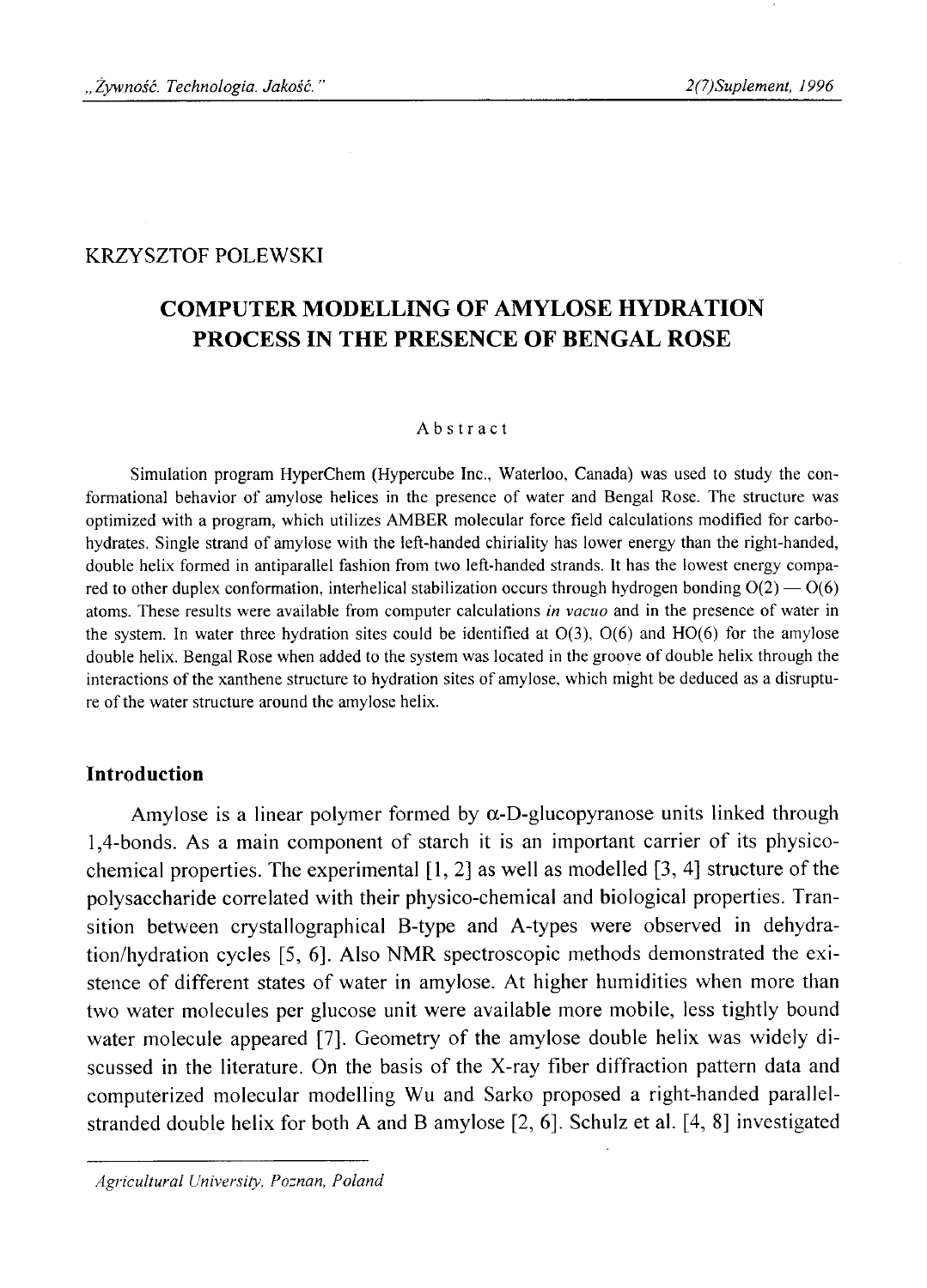full conformation space of the double helix using potential energy minimazation procedure within the framework of molecular mechanics. The results indicated the antiparallel left-handed helix. Experimental evidences exist [1, 3, 9], that environment like water influenced the conformational behavior of amylose. It was the starting point for recalculation of the amylose hydration proces in the single and double helix in low dielectric and aqueous environment in the presence of Bengal Rose. The AMBER force field molecular mechanics [10] modified for carbohydrates was used.

### **Method**

The molecular mechanic calculations were performed with the HyperChem (Hypercube Inc., Waterloo, Canada) simulation program. All energy study and the conformational behavior of amylose in water in the presence of Bengal Rose were studied with the Amber force field. The starting structure of amylose, the 16  $\alpha$ -Dglucopyranose oligomer, was built using the Sugar Builder program. The torsional angles  $\Phi$  and  $\Psi$  at the glycosidic linkage were set at 2 and -17 as well as 20 and 5 degrees to get D-oligomer in a helical left or right-handed form.

The Bengal Rose geometry optimization and charges were calculated by the semiempirical PM3 method. During this procedure, the dye was assumed to be in an environment at pH 7. This implies that sodium salt was fully ionized to give Bengal Rose dianion.

Conformational Search option in the HyperChem program was used for the systematic conformational search on the glycosidic linkage. In this procedure  $\Phi$  and  $\Psi$ torsion angles varied in 5° intervals within the whole angular range.

Docking simulation between left and right handed oligosaccharides and with Bengal Rose on the amylose duplex were performed using the Periodic Box option with TIP-3 water molecules. These calculations were conducted with global helical parameters maintained constant.

### **Results and discussion**

Results of the molecular calculation for single and double left and right handed amylose helices, their parallel and antiparallely stranded conformations *in vacuo* and in water are collected in Table 1. It can be noted that a single strand with left-handed chiriality had lower energy than that right-handed. As proved by the HYDROGEN BOND Option in the HyperChem program no hydrogen bonding in single helix existed. In case of amylose double helix the lowest energy double helix was formed of two left-handed parallel-stranded conformation and the interhelical stabilization occured through hydrogen bonding between  $O(2)$  and  $O(6)$  atoms. When the calculations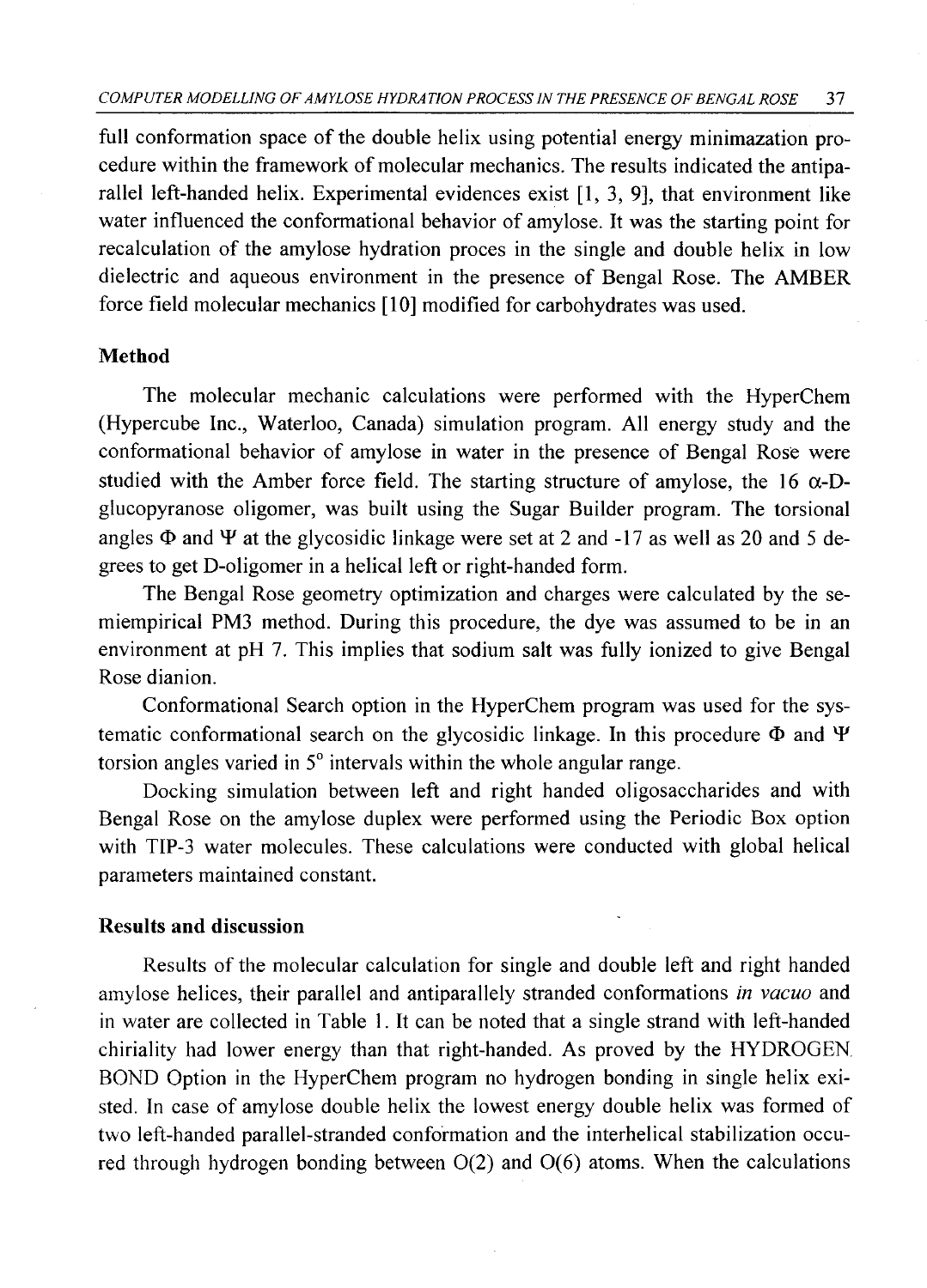are performed in aqueous environment, i.e. in the presence of Periodic Box Option with TIP-3 water molecules the total energy in all cases changed. The calculated energies for right-handed double helices (parallel stranded or antiparallel stranded) had higher energetic minima that their left-handed analogues. Left-handed helices were energetically favorable and differences between them were within 5kJ per unit. It could be noticed that in aqueous solution the hydration pattern could be identified by the single and double helices. The conformation energy in water was minimized under the condition of rigid global helical parameters. This simplification might be justified by much smaller relaxation times for the reorientation of water molecules in comparisons with groups of atoms of the macromolecule. Such behavior regarding hydration of amylose was expected and supported by X-ray diffraction studies [11]. Amylose double helix was supported by periodical formation of intermolecular hydrogen bonds between hydroxyl groups and oxygen atoms and by an arrangement of hydrophobic contacts in the core of the double helix. The hydrogen bonding between appropriate hydroxyl group and oxygen was also evidenced by our calculations. It is also known that an increasing amount of water causes transition from the A-type to B-type conformation of amylose [2, 5]. The hydration pattern displayed by the amylose duplex

Table 1

|            |        | ŕ٩R    | $A_I - A_I$   | $A_R - A_R$  | $A_{I}$ - $A_{R}$ |
|------------|--------|--------|---------------|--------------|-------------------|
| in vacuo   | $-242$ | $-281$ | $-573 - 577$  | $-486 - 477$ | 228 266           |
| water      | -134   | $-148$ | $-1019 - 994$ | $-921 - 893$ | 147 131           |
| $water+BR$ | 22     | 32     | $-171 - 125$  | $-105 - 101$ | 725 668           |

Total potential energy (kcal) of the amylose and amylose + water systems and in the presence of Bengal Rose (BR). In the double helix data first number is given for parallel and second for anti-parallel strand  $A_R$  and  $A_L$  - right-handed and left-handed amylose strand, respectively.

is given in Figure 1. Three identified hydration sites correspond to the polar  $O<sub>3</sub>$ ,  $O<sub>6</sub>$ atoms and the HO6 group. Moreover, a number of water bridges was observed. The 02, HO3, O3 and HO2 moieties were involved in the intrahelical hydrogen bonds and they were less accessible to water molecules. The hydration sites were not energetically equivalent. The O6 group was well exposed to the environment and accounted for the majority of the hydrogen bonds with water. Some competition between 03 and 0 2 atoms appeared decreasing the hydration in that area of the amylose unit. Thus, all polar groups ( except the glycosidic 01 atom) are involved in the hydrogen bonds with water or within the double helix. Thus, a single glucose unit accepted 3 water molecules forming a regular hydration shell around the double helix.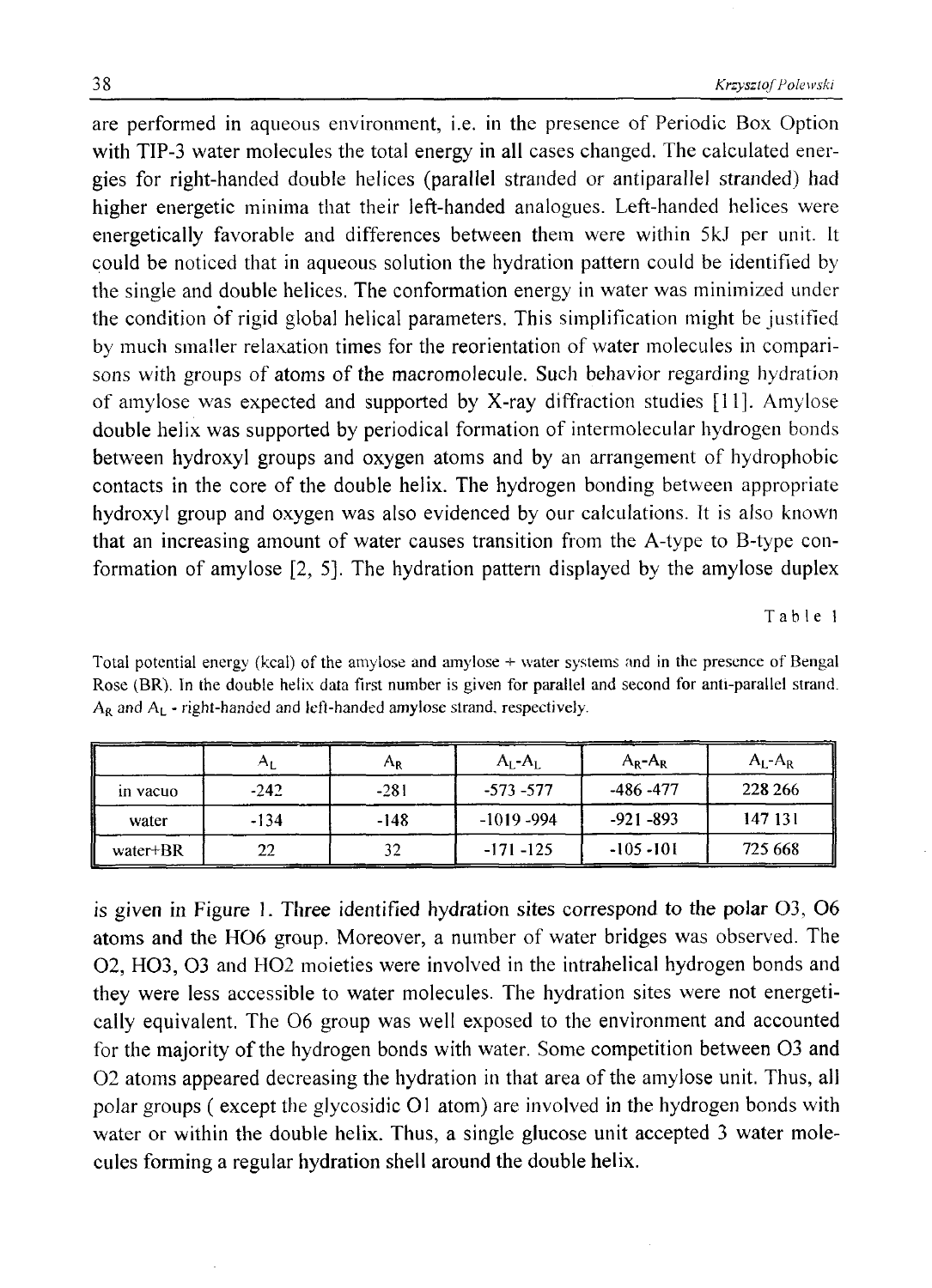

Fig. 1. Segment of the left-handed antiparallel-stranded double helical amylose with the corresponding 3 hydration sites per glucose residue.. The top view of double helix segment of six glucose residues per strand.

When Bengal Rose was added to the amylose double helix system in water the dye located in the groove of double helix through interactions with the xanthene structure as found in docking studies. It was also obvious that the presence of Bengal Rose ruined the water structure around the amylose helix. It is evident from Table 1 the total potential energy of the amylose system in water in the presence of dye was much higher because the presence of the dye disturbed the water-water interactions. Diameter of the amylose helix was large enough to adopt Bengal Rose inside of the amylose helix. However, some hydrophobic interactions inside the helix might preclude such location. It is clear from our previous studies [12, 13] that the presence of Bengal Rose influenced the amylose helix. We suggest that Bengal Rose might interact with amylose either by an intercalation process, adsorption process or the other noncovalent bonding and these calculations seem to confirm our suggestion.

Reported calculation and discussion presented in this paper indicate that the lefthanded double helix strand of amylose should be a well soluble species. Because the solubility of amylose can be achieved by boiling at diluted solution we may expect that the complex around 90°C should be either single stranded or in the double helical form